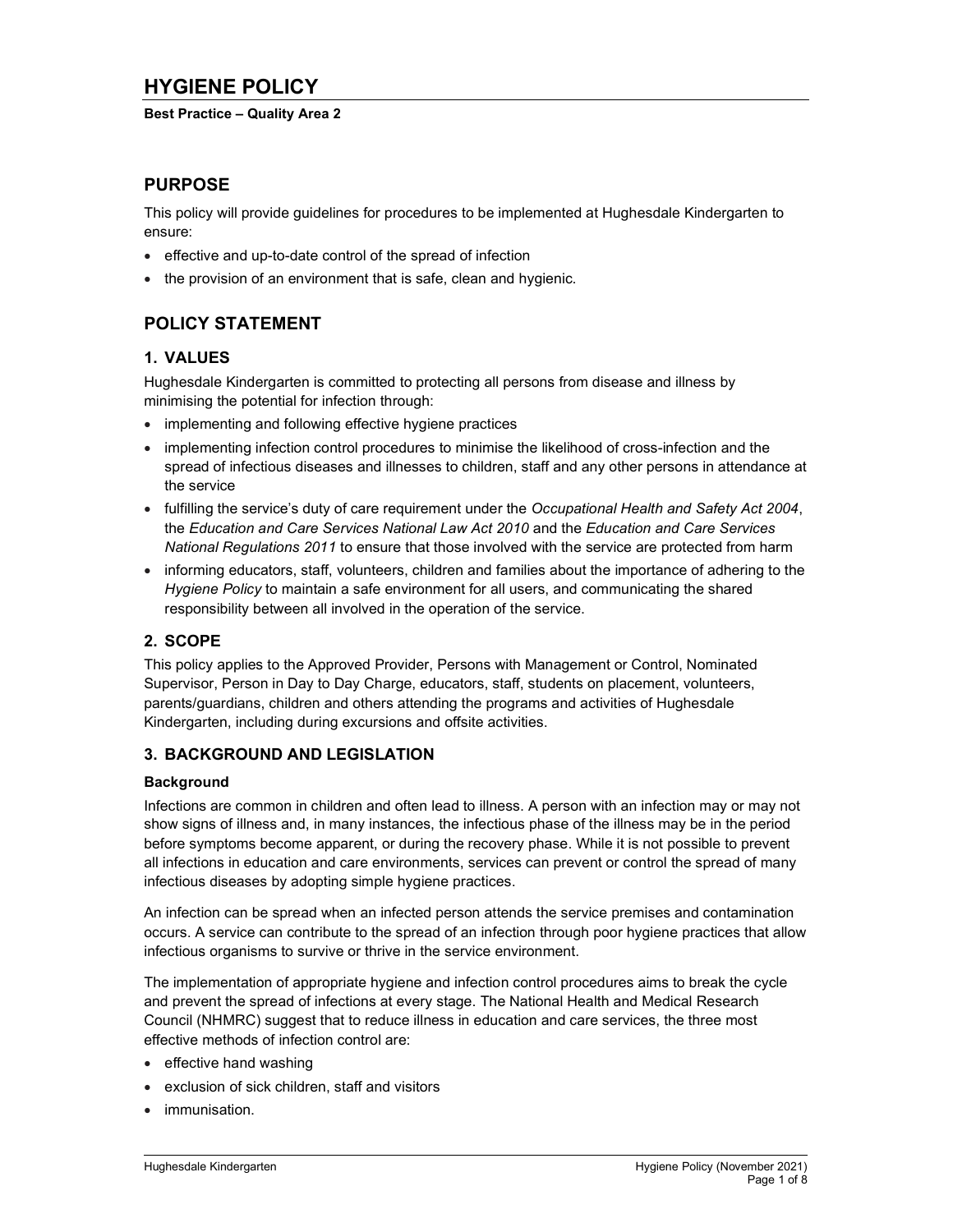Other strategies to prevent infection include:

- cough etiquette
- appropriate use of gloves
- effective cleaning of the service environment.

The NHMRC suggests that if these strategies are not implemented, all other procedures described in the service's Hygiene Policy will have reduced effectiveness in preventing the spread of infection and illness.

#### Legislation and standards

Relevant legislation and standards include but are not limited to:

- Education and Care Services National Law Act 2010
- Education and Care Services National Regulations 2011: Regulations 77, 106, 109, 112, 168
- Food Act 1990
- National Quality Standard, Quality Area 2: Children's Health and Safety
	- Standard 2.1: Each child's health is promoted
		- Element 2.1.3: Effective hygiene practices are promoted and implemented
		- Element 2.1.4: Steps are taken to control the spread of infectious diseases and to manage injuries and illness, in accordance with recognised guidelines
- Occupational Health and Safety Act 2004
- Public Health and Wellbeing Act 2008

The most current amendments to listed legislation can be found at:

- Victorian Legislation Victorian Law Today: http://www.legislation.vic.gov.au/
- Commonwealth Legislation ComLaw: http://www.comlaw.gov.au/

## 4. DEFINITIONS

The terms defined in this section relate specifically to this policy. For commonly used terms e.g. Approved Provider, Nominated Supervisor, Regulatory Authority etc. refer to the General Definitions section of this manual.

Cleaning: A process that removes visible contamination such as food waste, dirt and grease from a surface. This process is usually achieved by the use of water and detergent. During this process, micro-organisms will be removed but not destroyed.

Communicable disease: A disease capable of being transmitted from an infected person or species to a susceptible host, either directly or indirectly.

Cough etiquette: The correct way to prevent the spread of infectious organisms that are carried in droplets of saliva is to cough or sneeze into the inner elbow or to use a tissue to cover the mouth and nose. Place all tissues in the rubbish bin immediately and clean hands with either soap and water or a disinfectant hand rub.

Hygiene: The principle of maintaining health and the practices put in place to achieve this.

Infectious disease: A disease that can be spread, for example, by air, water or interpersonal contact. An infectious disease is designated under Victorian Law or by a health authority (however described) as a disease that would require the infected person to be excluded from an education and care service (refer to Dealing with Infectious Diseases Policy).

Neutral detergent: A cleaning agent available commercially and labelled as 'neutral' or 'neutral pH'.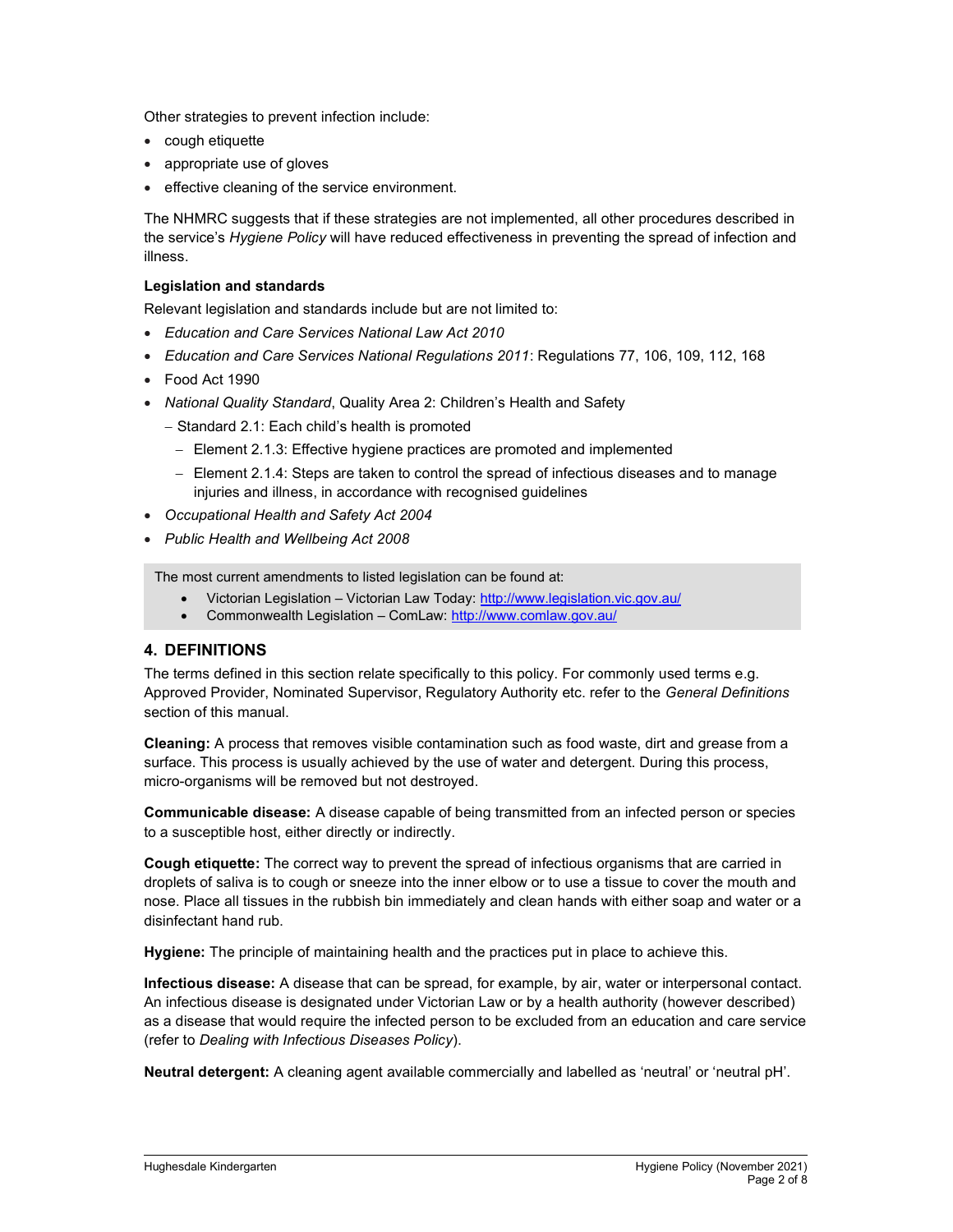Sanitising: A process that destroys micro-organisms. Sanitising a surface can reduce the number of micro-organisms present. The process of sanitisation usually involves ensuring a surface is thoroughly cleaned with both heat and water, followed by the use of chemicals.

## 5. SOURCES AND RELATED POLICIES

## Sources

- Department of Health, Victoria, Food Safety: http://www.health.vic.gov.au/foodsafety/
- Communicable Diseases Section, Public Health Group, Victorian Department of Human Services (2011), The Blue Book: Guidelines for the control of infectious diseases. Available at: https://www2.health.vic.gov.au/about/publications/researchandreports/The-blue-book
- National Health and Medical Research Council (2013) Staying Healthy: Preventing infectious diseases in early childhood education and care services (5<sup>th</sup> edition): https://www.nhmrc.gov.au/about-us/publications/staying-healthy-preventing-infectious-diseasesearly-childhood-education-and-care-services

## Service policies

- Administration of First Aid Policy
- Administration of Medication Policy
- Dealing with Infectious Diseases Policy
- Dealing with Medical Conditions Policy
- Incident, Injury, Trauma and Illness Policy
- Occupational Health and Safety Policy
- Privacy and Confidentiality Policy

## PROCEDURES

## The Approved Provider or Persons with Management and Control is responsible for:

- ensuring that all staff and volunteers are provided with a copy of this policy and have a clear understanding of the procedures and practices outlined within
- ensuring the Nominated Supervisor, educators, staff and volunteers at the service implement adequate health and hygiene practices, and safe practices for handling, preparing and storing food (Regulation 77(1))
- establishing robust induction procedures that include the provision of information regarding the implementation of the practices outlined in this policy
- developing an appropriate cleaning and sanitising schedule that outlines daily, weekly, monthly, quarterly and annual cleaning and sanitising requirements and responsibilities
- arranging for the service to be cleaned and sanitised regularly, including floors and other surfaces, as per the cleaning contract and schedule
- reviewing the cleaner's contract and schedule on an annual basis
- contacting the local council's Environmental Health Officer for information about obtaining a needle/syringe/sharps disposal unit and instructions for its use
- ensuring the service has laundry facilities or access to laundry facilities, or other arrangements for dealing with soiled clothing, nappies and linen, including hygienic facilities for storage prior to their disposal or laundering (Regulation 106(1))
- ensuring that the laundry and hygiene facilities are located and maintained in a way that does not pose a risk to children (Regulation 106(2))
- ensuring that there are adequate and appropriate hygiene facilities provided for nappy changing which are designed, located and maintained in such a way that prevents unsupervised access by children (Regulations 112(2)&(4))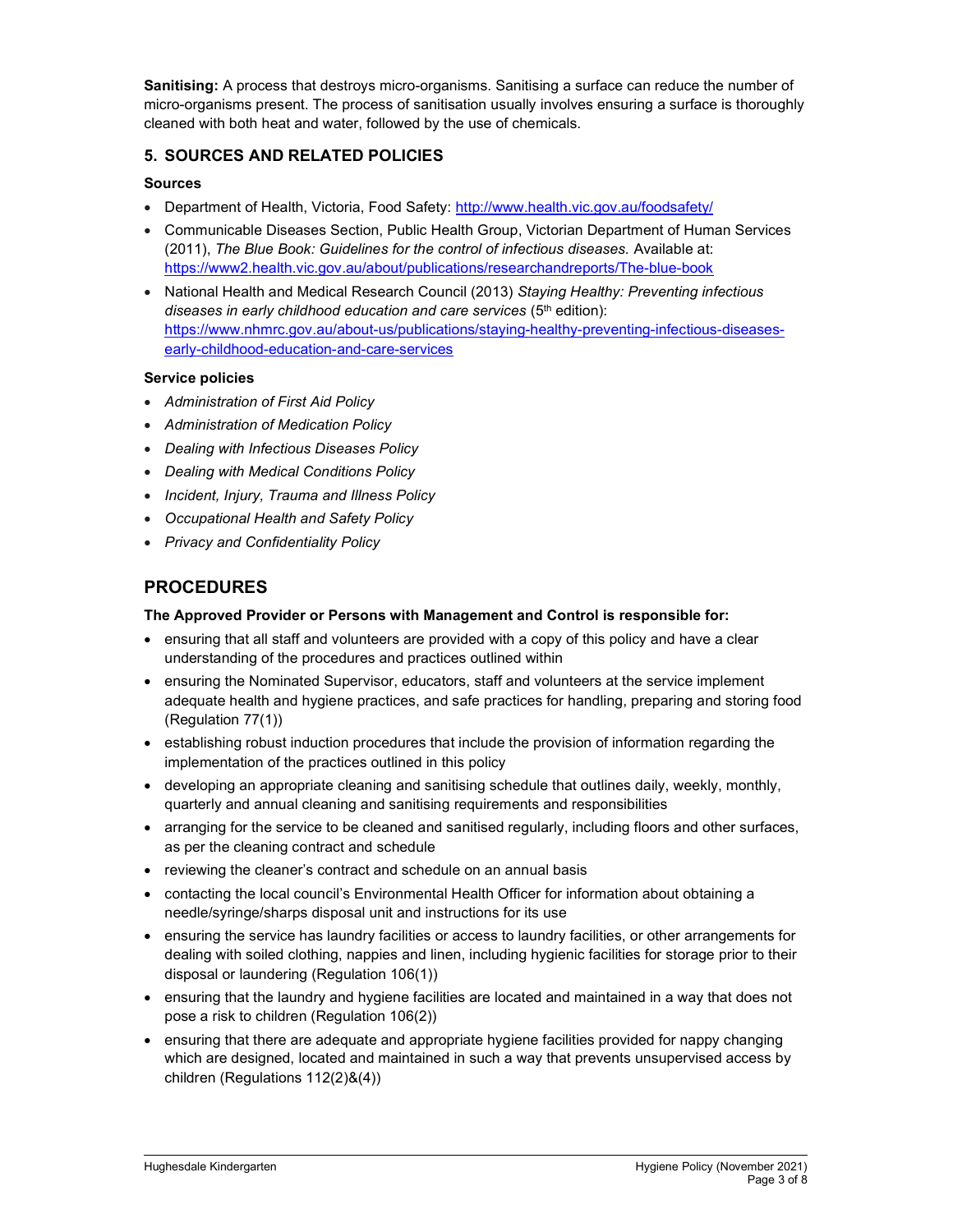- ensuring that adequate, developmental and age-appropriate toilet, washing and drying facilities are provided for use by children, and that these are safe and accessible (Regulation 109)
- reviewing staff training needs in relation to understanding and implementing effective hygiene practices in early childhood settings
- providing a copy of the NHMRC guidelines for the prevention of infectious diseases in child care for the service
- providing hand washing guidelines for display at each hand washing location
- ensuring there is an adequate supply of non-toxic cleaning and hygiene products, including gloves, at all times.

#### The Nominated Supervisor or Person in Day to Day Charge is responsible for:

- implementing and ensuring that all staff members and volunteers at the service follow adequate health and hygiene practices, and safe practices for preparing, handling and storing food to minimise risks to children (Regulation 77(2))
- developing effective hygienic systems for cleaning, such as using colour-coded sponges/cloths in each area
- ensuring sponges are cleaned, rinsed and stored separately, and replaced regularly
- ensuring that an inspection of the outdoor areas, in particular the sand and soft-fall areas, are conducted daily to ensure they are maintained in a safe and hygienic manner
- informing the Approved Provider of any issues that impact on the implementation of this policy
- actively encouraging parents/guardians to keep children who are unwell at home to prevent the spread of infection to other children and educators
- storing or presenting items, such as beds, bedding and sunhats, in such a way as to prevent cross-contamination
- ensuring that there is a regular and thorough cleaning and disinfecting schedule for all equipment and toys
- ensuring any chemicals and cleaning agents are non-toxic and stored out of reach of children
- ensuring that all educators/staff wear disposable gloves when changing nappies or dealing with open wounds or other body fluids, and dispose of those gloves and soiled materials in a sealed container or plastic bag
- maintaining the service in a clean and hygienic manner throughout the day, such as wiping benches and tables before and after eating, and cleaning up spills
- actively encouraging educators and staff who have, or are suspected of having an infectious disease to not attend the service in order to prevent the spread of infection to others attending the service.

#### Educators and other staff are responsible for:

- implementing and promoting correct hand washing and hygiene practices, as outlined in this policy
- maintaining the service in a clean and hygienic manner throughout the day, such as wiping benches and tables before and after eating, and cleaning up spills
- conducting a daily inspection of the outdoor areas, in particular the sand and soft-fall areas, to ensure they are maintained in a safe and hygienic manner
- informing the Approved Provider of any issues that impact on the implementation of this policy
- actively encouraging parents/guardians to keep children who are unwell at home to prevent the spread of infection to other children and educators
- being conscious of their responsibility to not attend the service when they have or suspect they have an infectious disease.

#### In relation to changing nappies for children:

attending to the individual personal hygiene needs of each child as soon as is practicable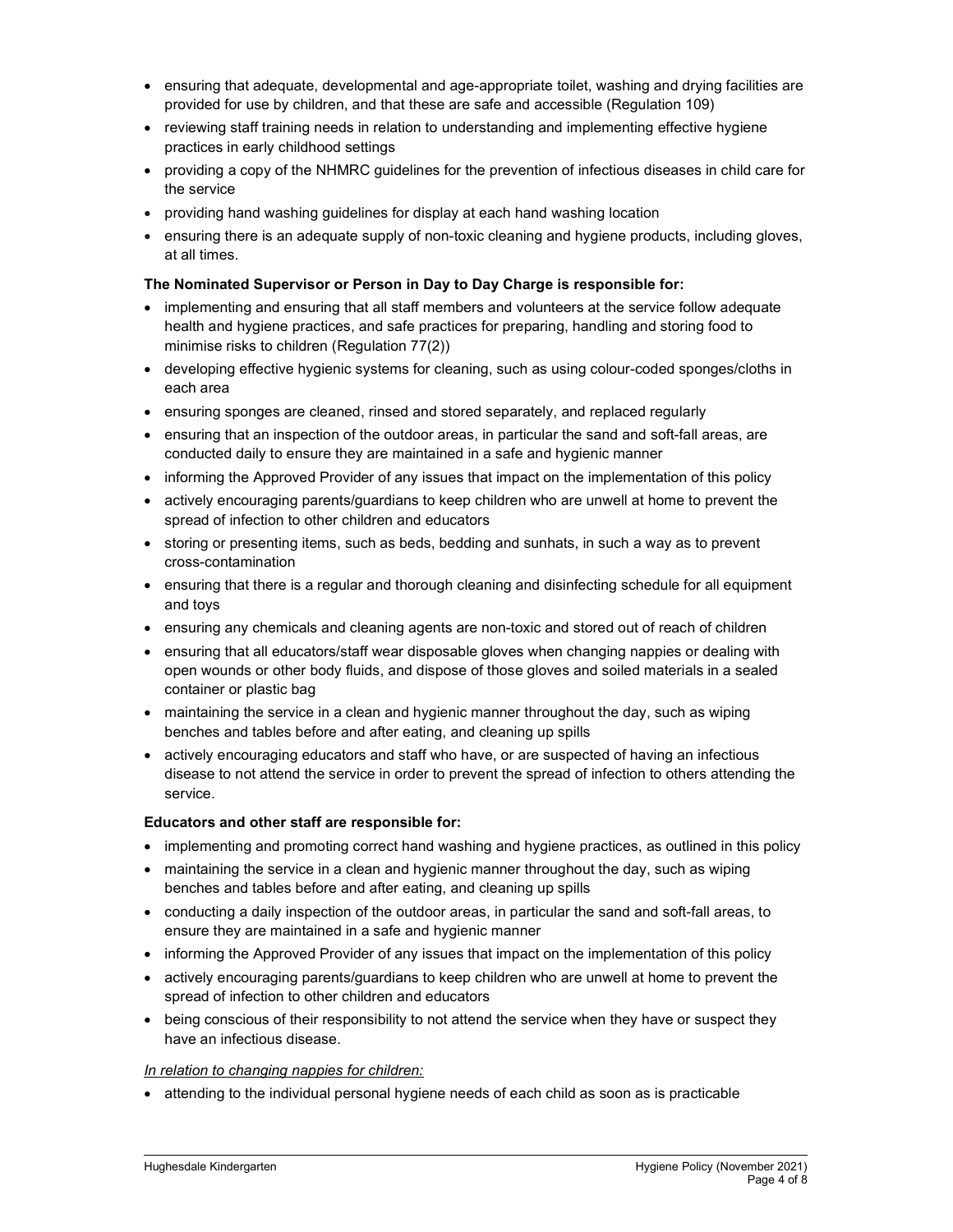- changing nappies and attending to individual personal hygiene and toileting needs of each child according to recommended procedures (refer to Attachment 1 – Sample nappy-changing and toileting guidelines)
- disposing of soiled nappies in a safe and hygienic manner in line with this policy.

## In relation to the toileting of children:

- ensuring soap and drying facilities are available at all times when children are in attendance at the service, including ensuring paper towels are available if hand-dryers are not working
- ensuring children do not share the use of items related to personal care, such as hand towels for drying hands, toothbrushes and hairbrushes
- encouraging children to flush the toilet after use
- encouraging and assisting (where required) children to wash their hands according to hand washing guidelines (refer to Attachment 2) after toileting
- encouraging children to tell a staff member if they have had a toileting accident
- monitoring and maintaining toileting facilities in a safe, clean and hygienic manner while children are in attendance; this requires periodic checking of the bathroom area
- respecting diverse styles of toileting children due to cultural or religious practices
- respecting the possible need to maintain privacy of toileting and dressing.

## In relation to cleaning toys, clothing and the service in general:

- removing toys that a child has sneezed or coughed on (place in a 'toys-to-be-cleaned' box)
- wearing gloves when cleaning (general purpose gloves are sufficient; wash and hang outside to dry when finished)
- washing mouthed toys daily using warm water and detergent and, if possible, drying in the sun
- wiping over books with a moist cloth treated with detergent
- ensuring washable toys and equipment are cleaned term by term or annually, as required
- washing and disinfecting mattress covers and linen, where applicable.

## In relation to children's contact with one another:

- educating and encouraging children in good personal hygiene practices, such as:
	- washing their hands after blowing and wiping their nose
	- not touching one another when they are cut or bleeding
	- disposing of used tissues promptly and appropriately, and not lending them to other children
	- using their own equipment for personal care, such as hats
	- only touching the food they are going to eat
	- using their own drink bottles or cups.

### In relation to indoor and outdoor environments:

- $\bullet$  keeping the indoor and outdoor environments as clean and hygienic as possible at all times, including the safe disposal of discarded needles/syringes/sharps
- promptly removing blood, urine and faeces (including animal) either indoors or outdoors, using the appropriate cleaning procedures
- covering the sandpit when not in use to prevent contamination
- emptying water containers, such as water trays, each day (refer to Water Safety Policy)
- disposing of any dead animals/insects found on the premises in an appropriate manner.

### In relation to the safe handling of body fluids or materials in contact with body fluids:

- avoid direct contact with blood or other fluids
- not be at eye level when cleaning/treating a child's face that has blood on it, as a child's blood can enter the mouth/nose of a staff member when a child cries or coughs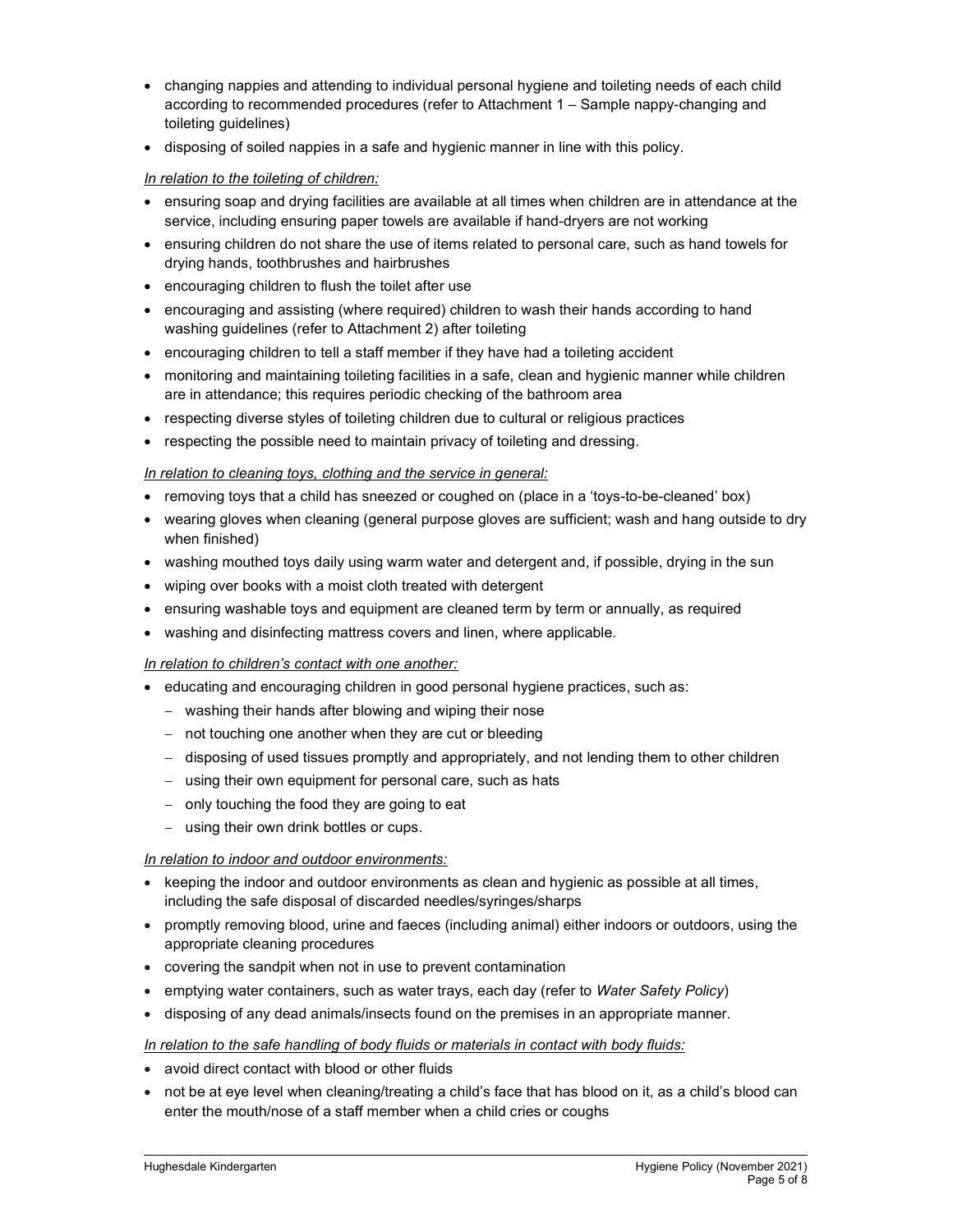- wear gloves wherever possible
- cover any cuts/abrasions on their own hands with a waterproof dressing.

### In relation to effective environmental cleaning:

- clean with detergent and warm water followed by rinsing and drying to remove the bulk of infectious organisms from a surface. Particular attention should be paid to the following:
	- toilets/sinks must be cleaned daily and separate cleaning cloths/sponges must be used for each task
	- mouthed toys must be washed immediately or placed in a separate container for washing at a later time
	- all bench tops and floors must be washed regularly
	- children's cups/drink bottles used for water must be washed daily
	- when washing at the child care premises, staff are to consider washing items separately to minimise cross-contamination, for example, tea towels washed separately from sheets, face washers washed separately to play mats/rugs
	- nappy change areas/mats must be washed with detergent and warm water after each use.

## Parents/guardians are responsible for:

- keeping their child/ren home if they are unwell or have an infectious disease that requires their exclusion from the education and care service
- informing the service if their child has an infectious disease
- supporting this policy by complying with the hygiene practices when attending the service or when assisting with a service program or activity
- encouraging their child/ren to develop and follow effective hygiene practices at all times, including handwashing on arrival at the service.

Volunteers and students, while at the service, are responsible for following this policy and its procedures.

## EVALUATION

In order to assess whether the values and purposes of the policy have been achieved, the Approved Provider will:

- regularly seek feedback from everyone affected by the policy regarding its effectiveness
- monitor the implementation, compliance, complaints and incidents in relation to this policy and ensure satisfactory resolutions have been achieved
- keep the policy up to date with current legislation, research, policy and best practice
- revise the policy and procedures as part of the service's policy review cycle, or as required
- notify parents/guardians at least 14 days before making any changes to this policy or its procedures.

## ATTACHMENTS

- Attachment 1: Nappy change procedure
- Attachment 2: Handwashing guidelines

## AUTHORISATION

This policy was adopted by the Approved Provider of Hughesdale Kindergarten on 11 November 2021.

## REVIEW DATE: 11/11/2024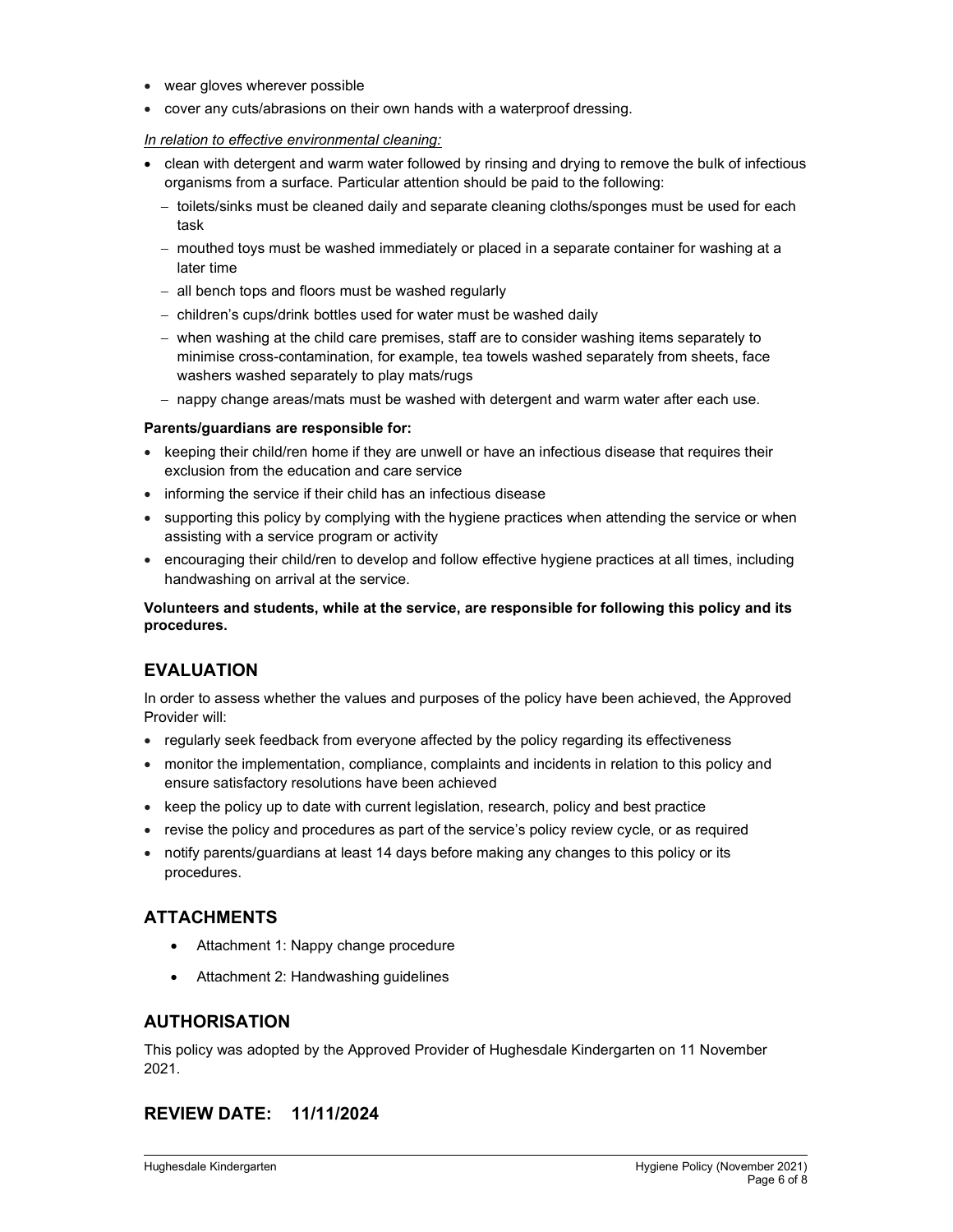# ATTACHMENT 1 Nappy change procedure

Download and attach the poster: Changing a nappy without spreading germs, from the website of the National Health and Medical Research Council (2013) Staying Healthy: Preventing infectious diseases in early childhood education and care services  $(5<sup>th</sup>$  edition): https://www.nhmrc.gov.au/file/5131/download?token=M7dUSsI-